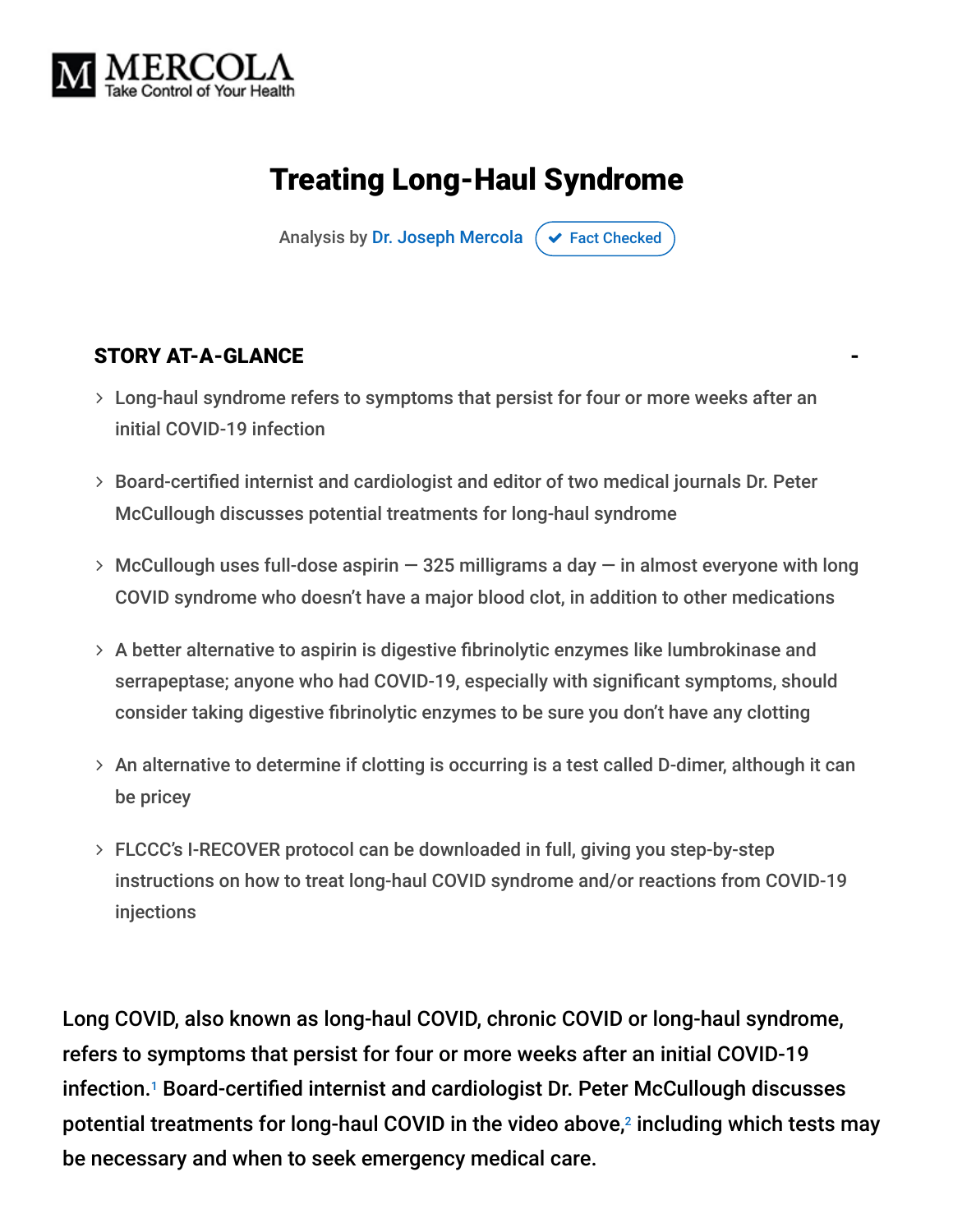Many of the symptoms can also mirror those caused by COVID-19 shots, and McCullough details the four categories of COVID-19 shot-injury syndromes that he's seen in his practice. While anyone can experience long COVID, those who are sick enough to be hospitalized in the ICU are most often affected.

According to McCullough, 50% of this group will have manifestations of long COVID syndrome. "So the sicker someone is, and the longer the duration of COVID, the more likely they are to have long COVID syndrome. That's the reason why we like early treatment. We shorten the duration of symptoms and there's less of a chance for long COVID syndrome." 3

#### Common Symptoms of Long COVID

Signs and symptoms of long COVID, which persist for four weeks or more after you've been diagnosed with COVID-19, include: 4

| <b>Fatigue</b>                                           | Shortness of breath or difficulty<br>breathing |
|----------------------------------------------------------|------------------------------------------------|
| Cough                                                    | Joint pain                                     |
| <b>Chest pain</b>                                        | Memory, concentration or sleep<br>problems     |
| Muscle pain or headache                                  | <b>Fast or pounding heartbeat</b>              |
| Loss of smell or taste                                   | <b>Depression or anxiety</b>                   |
| <b>Fever</b>                                             | Dizziness when you stand                       |
| Worsened symptoms after physical or<br>mental activities |                                                |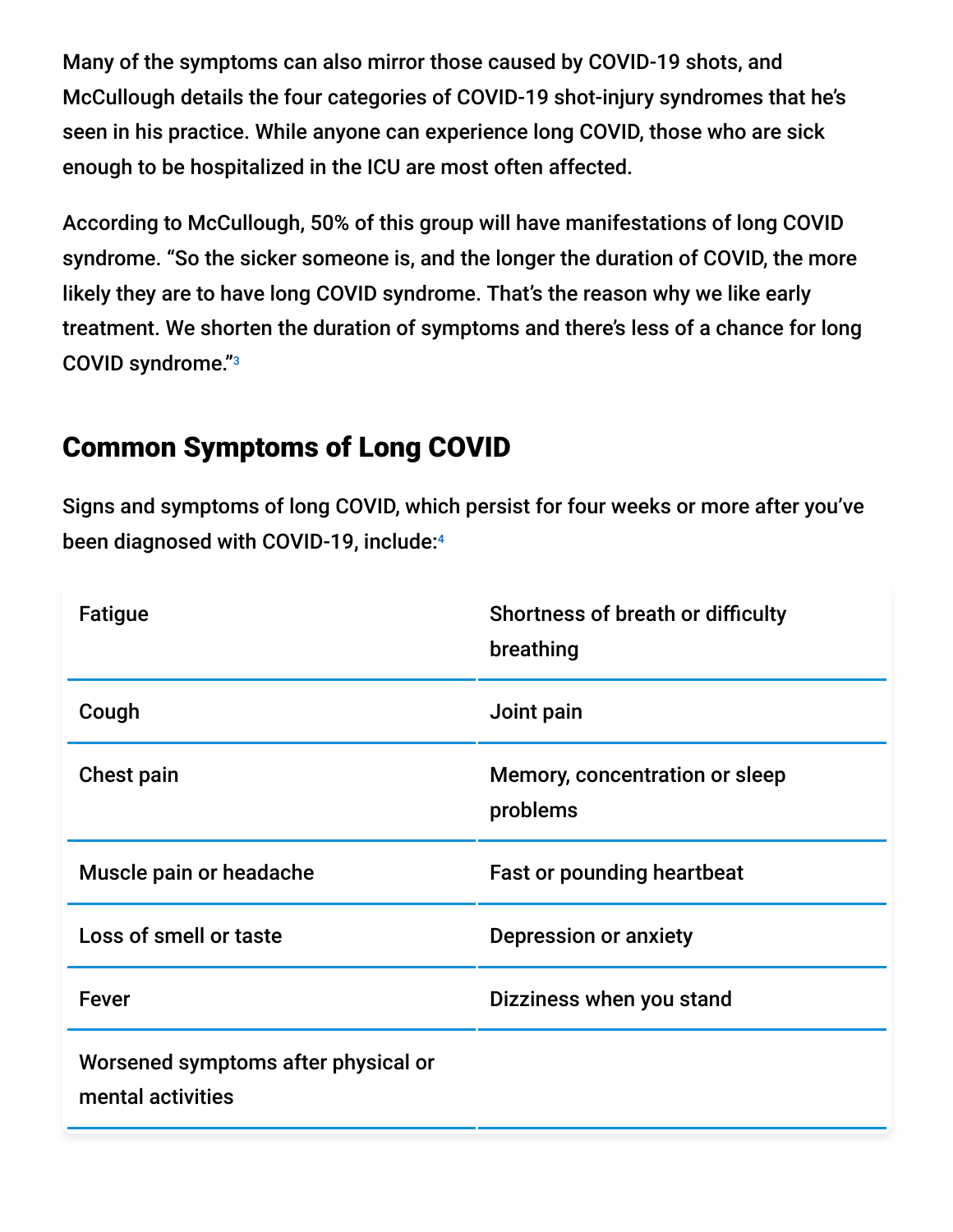These symptoms are a result of damage to the following body systems: 5

- Pulmonary/lungs
- Immune/allergy
- Mitochondria/energy system
- Heart
- Central/Peripheral nervous system

According to McCullough, a paper presented by Dr. Bruce Patterson at the International COVID Summit in Rome, September 12 to 14, 2021, showed that in "individuals who've had significant COVID illness, 15 months later the s1 segment of the spike protein is recoverable from human monocytes." He added: 6

*"That means the body literally has been sprayed with the virus and it spends 15 months, in a sense, trying to clean out the spike protein from our tissues. No wonder people have long COVID syndrome."*

# Be on the Lookout for Blood Clots for 90 Days

If you've had COVID-19, especially if it was a severe case, be aware that blood clots and heart problems, including heart attack, can occur for 90 days or more. It's believed that remnants of the virus remain in the nervous system, the lungs, the heart and other organs.

If the symptoms include major shortness of breath, cough with blood in it or pain on one side when you take a deep breath, it could be due to a late pulmonary embolism or a blood clot going to the lungs. "We've seen this on more than one occasion," McCullough said. 7

In this case, McCullough recommends a chest CT with contrast and, if a blood clot is found, oral blood thinners for three to six months. McCullough also uses full-dose aspirin  $-$  325 milligrams a day  $-$  in almost everyone with long COVID syndrome who doesn't have a major blood clot, in addition to other medications.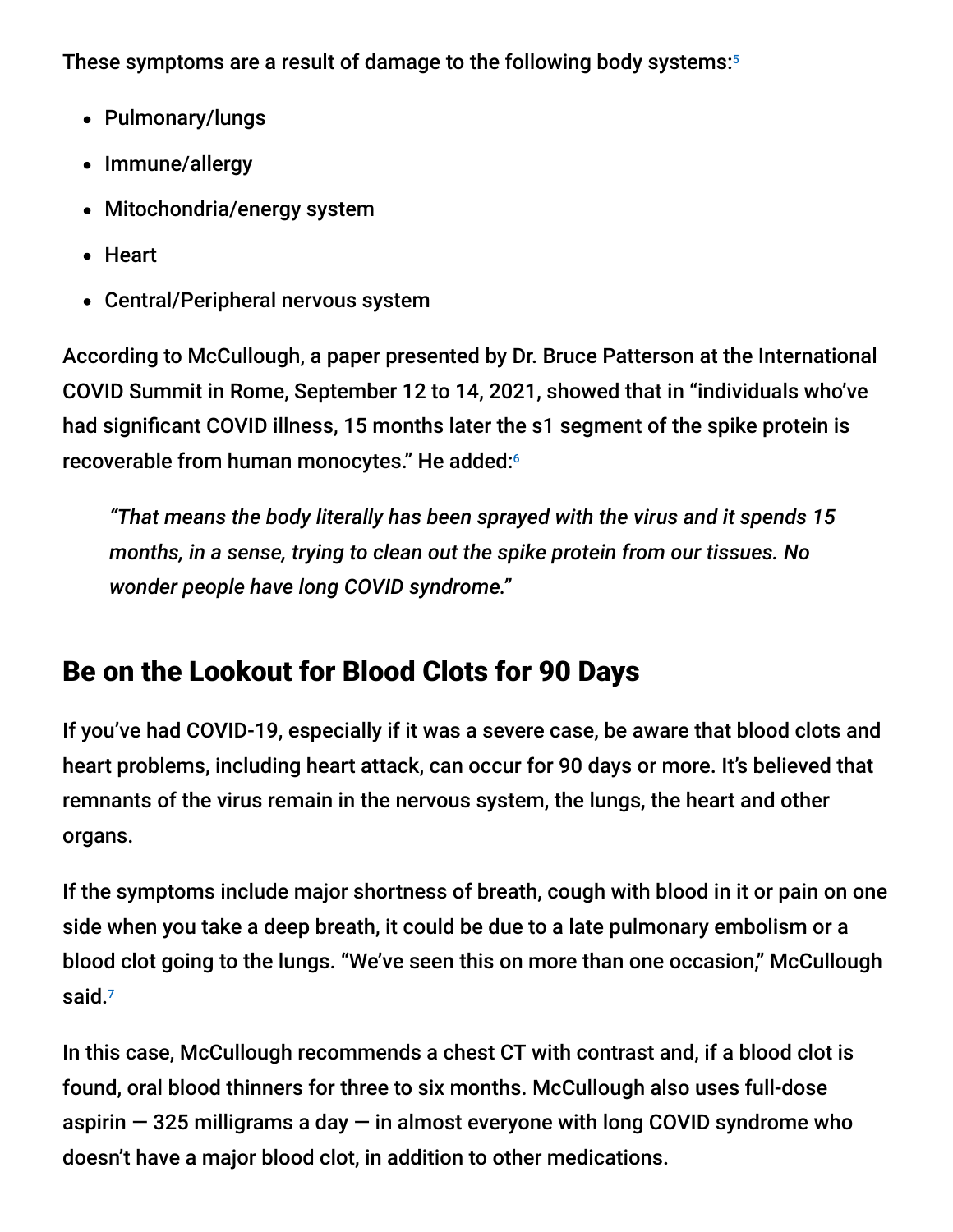However, a safer and likely equally effective alternative to aspirin is digestive fibrinolytic enzymes like lumbrokinase and serrapeptase. You can alternate between the two enzymes  $-$  one day take lumbrokinase and the next take serrapeptase  $-$  because you'll need to be on it for about three months and you can develop a sensitivity to them over time.

Anyone who had COVID-19, especially with significant symptoms, should consider taking digestive fibrinolytic enzymes to be sure you don't have any clotting. An alternative to determine if clotting is occurring is a test called D-dimer, although it can be pricey. D-dimer is a protein fragment produced by the body when a blood clot dissolves.

It's typically undetectable or present only at very low levels, buts its level may significantly rise when the body is forming and breaking down blood clots.<sup>8</sup> If your ddimer test is low, then you don't need to take the enzymes. Likewise, if you had a very mild, cold-like case, of COVID-19, you probably don't need them.

Aside from a CT scan to rule out pulmonary embolism if you're having symptoms and possibly a D-dimer test, McCullough suggests a high-sensitivity C-reactive protein (CRP) test, which provides a general index of inflammation. Keep in mind, though, as McCullough said:

*"This pursuit of a blood clot is very important. I've seen multiple cases now where blood clots have been missed … this is now almost a daily occurrence, particularly within the first 90 days after COVID-19. I think after that period of time it becomes progressively less likely."*

## Heart Problems and Neurological Issues Are Common

Inflammation around the lining of the heart  $-$  pericarditis  $-$  and the lining of the lungs  $$ pleuritis — may also occur in long COVID. "The virus can set up inflammation and the spike protein is in the body, it's triggered inflammation and, importantly, that's really a clinical diagnosis," McCullough said.<sup>9</sup> He prescribes steroids and colchicine, an antiinflammatory drug commonly used for gout to reduce high uric acid, in such cases.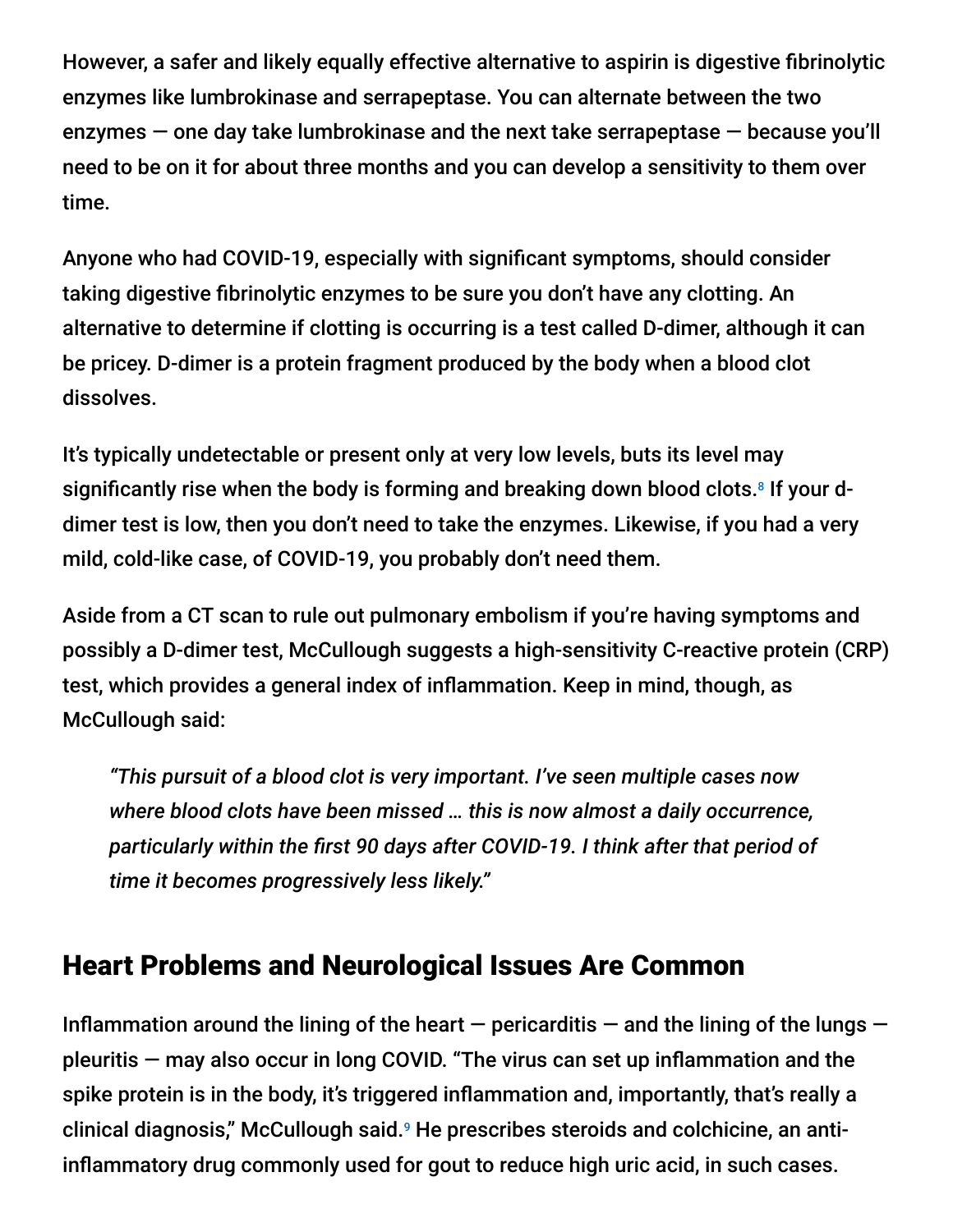There's a real risk for heart attack or stroke to occur without warning in long COVID, so McCullough warns those recovering to "be on your guard," especially if you have a heart stent or carotid stenosis.

Neurologic syndromes in long COVID also occur, although they aren't well described. Symptoms include joint and muscle pain, headaches, brain fog and tinnitus (ringing in the ears). Some people also have changes in the autonomic nervous system, such as elevated heart rate, and sensory neuropathies, including numbness and weakness in the legs.

McCullough's host in the video, Dr. Al Johnson, recommends using a foam roller on your back, three to five times a day, to relax your nervous system, as well as to relieve rib pain from all the coughing. McCullough has had some success treating neurologic symptoms with an older SSRI called fluvoxamine.

# Supplements That Play a Role in Long COVID Syndrome

Dr. Johnson recommends several supplements to support healing from long COVID. Among them:

- Vitamin C, because it helps calm down inflammation
- Vitamin D, for both prevention and long haulers
- Glutathione, because it helps calm down inflammatory processes
- N-acetylcysteine (NAC), a precursor to glutathione

McCullough, an enlightened allopathic physician, recognizes the role that dietary and integrative therapies play in helping people recover from long COVID: $^{\rm 10}$ 

*"As an allopathic doctor, I'm not skilled in understanding how to use vitamins and supplements like our integrative, holistic and naturopathic colleagues, but they've played a big role in COVID-19. I'll just make the observation that COVID-19 is an enormous catabolic strain … the weight loss is tremendous.*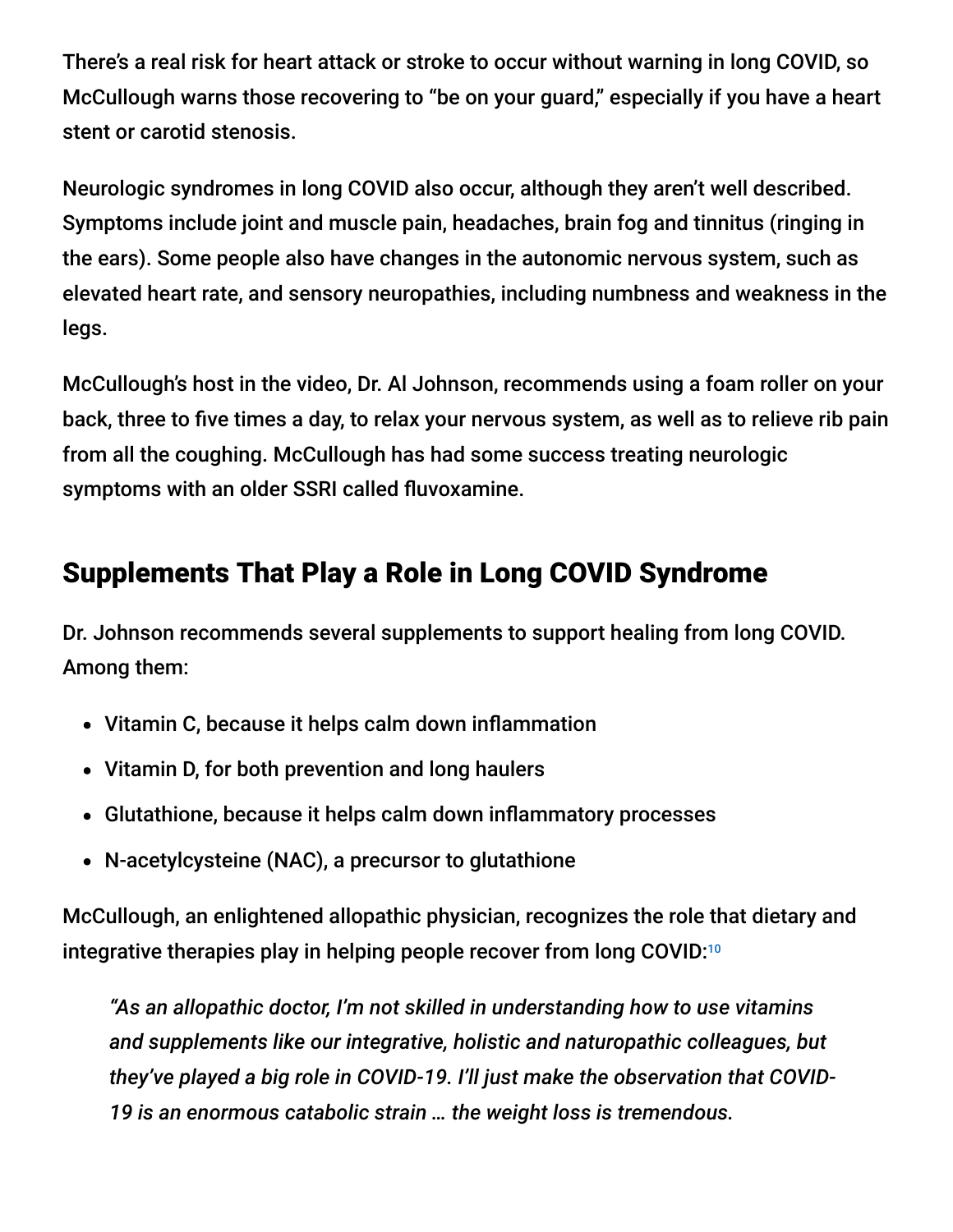*It is such a strain on the body … we want to avoid sugary foods. When someone has acute COVID-19 and moves into the long COVID, post-COVID syndrome, we want to stay away from sugary foods … the sugar seems to feed the virus. It seems to feed inflammatory processes."*

McCullough has also referred some patients to chiropractors in his area, noting that "long COVID syndrome, out of all the illnesses we face, is one for collaborative care, for integrative care. There's a lot of elements to it."<sup>11</sup> Likewise, Johnson suggests a combination of physical therapy and exercise  $-$  but not overexercising  $-$  to get back normal function of your musculoskeletal system.

## Support a Healthy Microbiome

Research by Dr. Sabine Hazan has shown that your microbiome plays an incredible role in COVID-19.<sup>12</sup> According to McCullough, she's figured out that one reason why certain people within the same household don't develop COVID-19 while others do comes down to the gut. A healthy microbiome score is protective against developing COVID-19. Bifidobacterium, McCullough notes, is among the leading bacteria that appear to fight off COVID-19.13

"COVID-19 is clearly a GI syndrome," he said. SARS-CoV-2 collects in your nose and mouth, and as you swallow it's introduced to your GI tract. According to Forbes, Li Tongzeng, deputy director of the respiratory and infectious diseases department at Beijing You An Hospital, cited research that SARS-CoV-2 survives longer in the anus and feces than in the respiratory tract.

Due to this, an anal swab may be able to more accurately detect mild or asymptomatic cases than a nose or throat test. 14

Staying away from irritants to the GI tract is important, and Johnson recommends eating a clean diet with organic food and glass-bottled spring water, if possible. Eating fermented foods, or taking a high-quality probiotic, is also essential for gut health, as is avoiding unnecessary antibiotics usage and processed foods.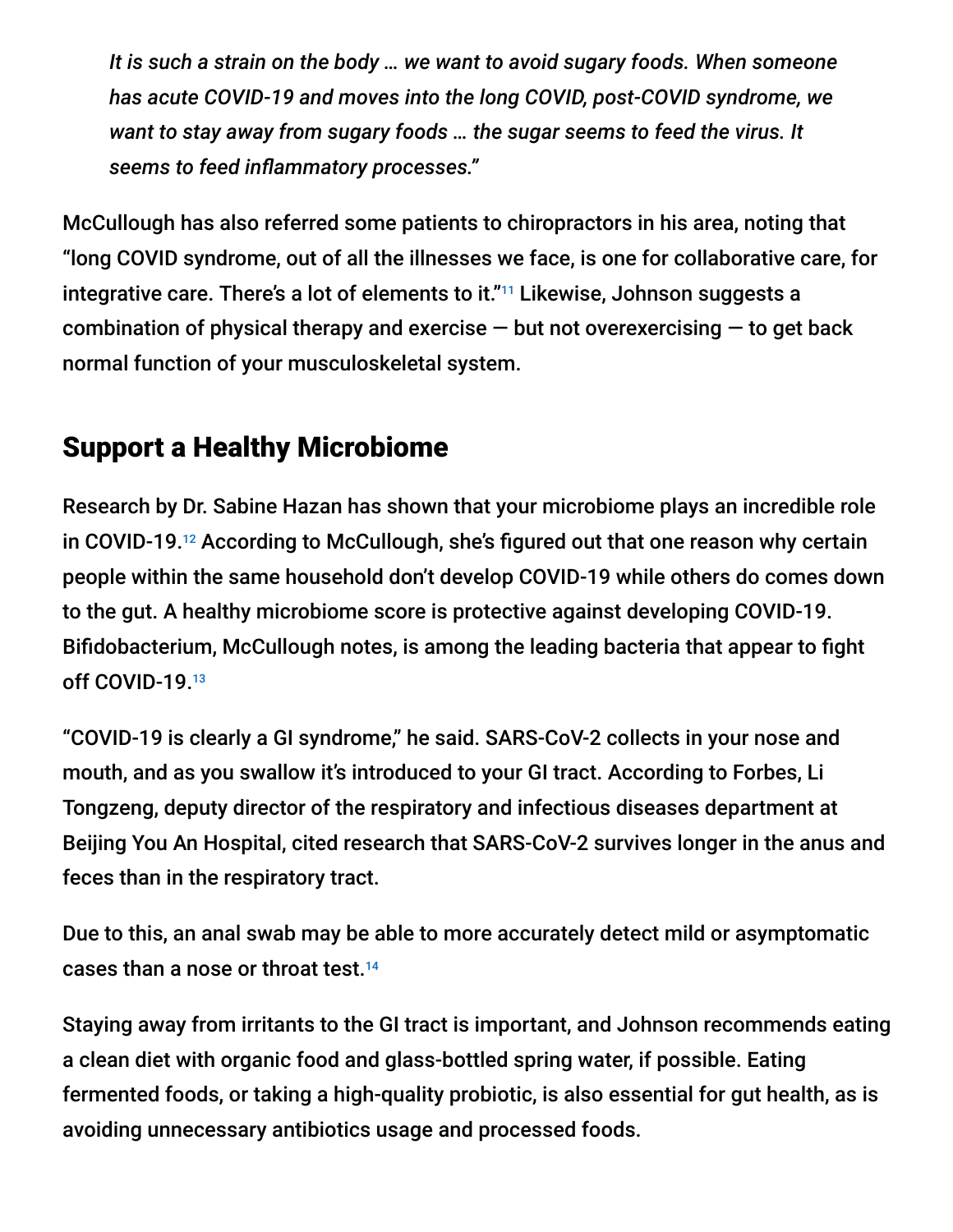## Chronic Fatigue and Sleep Disturbances

Chronic fatigue is a major problem for many with long-haul COVID, and for this Johnson recommends hyperbaric oxygen therapy (HBOT). One of the reasons I'm fascinated by HBOT, in particular, is because of its ability to improve mitochondrial function.<sup>15</sup> As Johnson explained, "Toxins affect the mitochondria … the little engines in our body that create ATP, which is our energy system." 16

HBOT protects against mitochondrial dysfunction, $17$  speeding up the mitochondria and ATP production, which helps increase energy while decreasing brain fog and fatigue. Further, Johnson added, it helps heal body tissues like your lungs, heart and muscles while decreasing inflammation and lessening symptoms.

If sleep disturbances are an issue  $-$  and they often are for long haulers  $-$  McCullough recommends avoiding alcohol for at least a month, as "just one drink in 28 days will destroy sleep architecture." The Front Line COVID-19 Critical Care Working Group  $(FLCCC)$  has a management protocol  $-$  I-RECOVER<sup>18</sup>  $-$  for long haul COVID-19 syndrome that includes melatonin, which can also help with sleep disturbances.

# Shot-Induced Myocarditis Is Worse Than COVID's

McCullough detailed the non-fatal syndromes that are occurring after COVID-19 shots, which cause symptoms similar to that of long COVID in many cases. The shot-induced syndromes fall into four areas, the first being cardiac.

Myocarditis is a recognized effect of both COVID-19 and COVID-19 shots, but they're completely different, McCullough said. "A child is more likely to be hospitalized with myocarditis after a Pfizer or Moderna [shot] than actually being hospitalized with COVID-19," he said. Further: 19

*"The myocarditis in COVID-19 is mild. It's inconsequential. I don't want anyone to think that the myocarditis we're seeing with the natural infection is anything like what we're seeing with the [shots] … there are studies suggesting the lipid*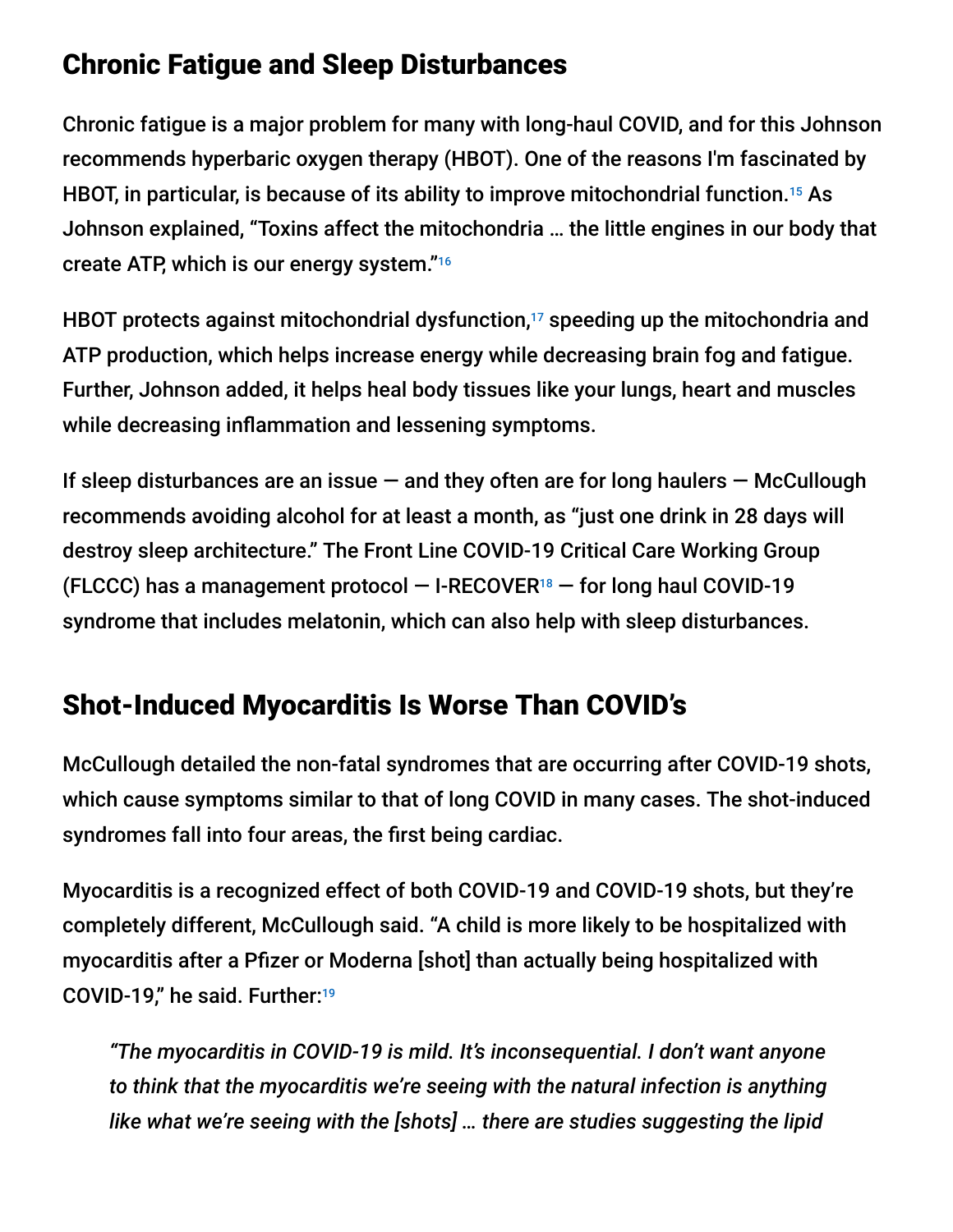*nanoparticles actually go right into the heart, the heart expresses the spike protein, the body attacks the heart.*

*There are dramatic EKG changes. The troponin, the blood test for heart injury with the vaccine myocarditis, is 10 to 100 volts higher than the troponin we see with the natural infection. It's a totally different syndrome. When the kids get myocarditis after the vaccine, 90% have to be hospitalized … so vaccine-induced myocarditis is a big deal, and in children it's way more serious and more prominent than a post-COVID myocarditis."*

In addition to myocarditis, atrial fibrillation in young people and pericarditis can also occur post-COVID-19 shot. The second category of shot-induced syndromes is neurologic, which causes neurological symptoms similar to those among COVID-19 long haulers, as well as additional, more serious, effects. This includes Guillain-Barré syndrome, which can be fatal, bell's palsy, seizures, persistent headaches and blood clots in the brain.

The third category is immunologic, which includes suppression of lymphocyte count and reactivation of other viral syndromes, including Epstein-Barr virus and shingles. The fourth category  $-$  hematologic  $-$  occurs about two weeks after the shot and describes vaccine-induced thrombocytopenic purpura.

Signs include bruising all over the body, bleeding from the gums and nose and dark urine. If you notice these signs in the weeks after receiving a COVID-19 injection, get to a hospital immediately.

"What happens," McCullough says, "is the [shot] tricks the body and gives excessive antigenic presentation of platelets to the spleen, the spleen produces an antibody that actually pins platelets against blood vessel walls … and that's what drives vaccineinduced thrombocytopenic purpura."

For those suffering from these shot-induced syndromes, FLCCC's I-RECOVER<sup>20</sup> protocol for long-haul COVID syndrome has been used to treat shot-induced symptoms with similar success. The protocol can be downloaded in full, $^{21}$  giving you step-by-step